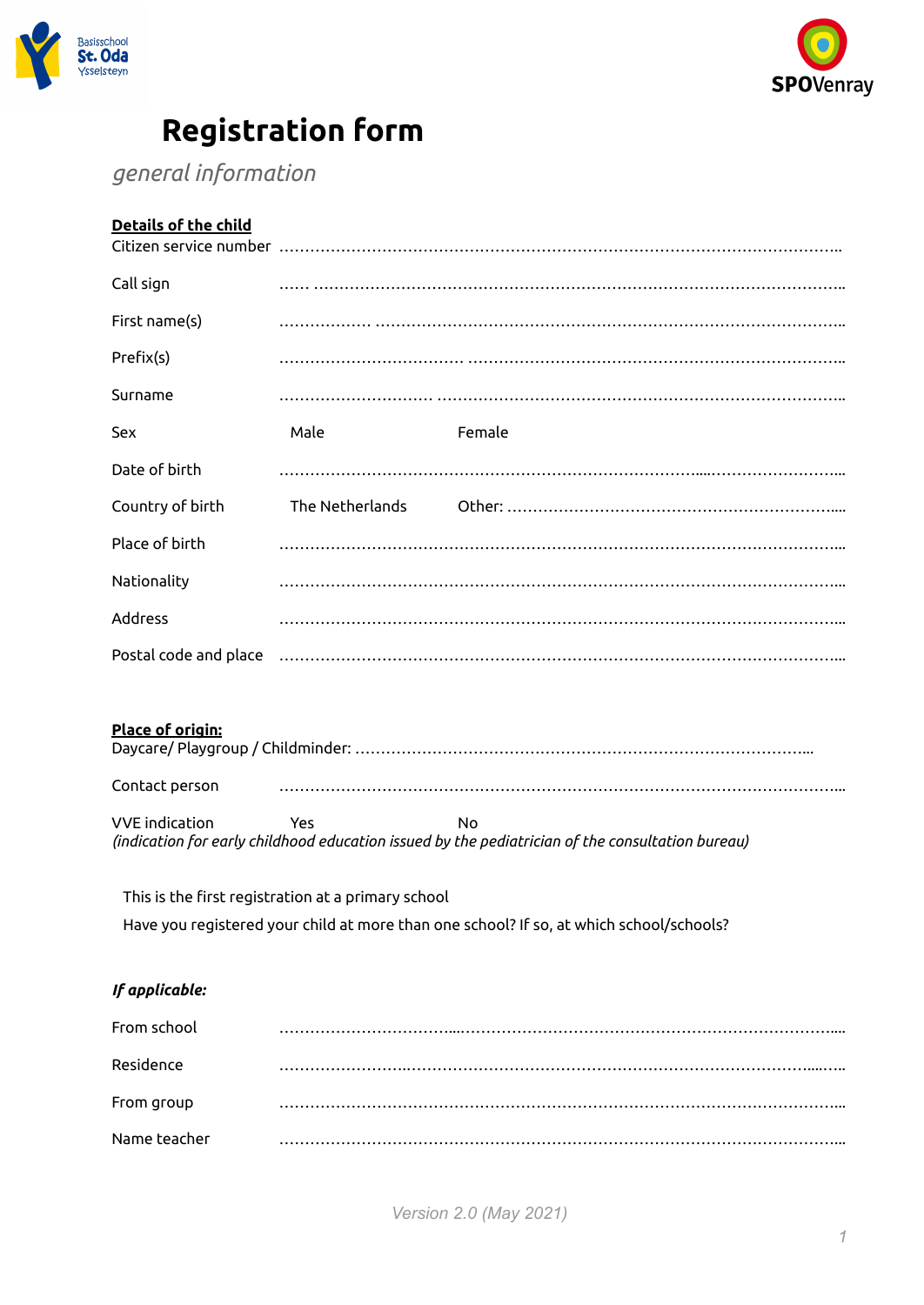



#### **Gezinssamenstelling**

(siblings of the child notified )

| Call sign | Gender      | Date of birth |
|-----------|-------------|---------------|
|           | Male Female |               |
|           | Male Female |               |
|           | Male Female |               |
|           | Male Female |               |

| Parents are | married<br>registered partnership<br>widow/widowerremains | cohabiting | divorced (fill in appendix 1)<br>single (fill in appendix 1) |
|-------------|-----------------------------------------------------------|------------|--------------------------------------------------------------|
|             | Parental authority with both parents                      | one parent | other                                                        |

#### **information parent (s) / guardian (s)**

|                                        | parent / guardian 1       | parent / guardian 2       |
|----------------------------------------|---------------------------|---------------------------|
| First name                             |                           |                           |
| Initial(s)                             |                           |                           |
| Prefix                                 |                           |                           |
| Surname                                |                           |                           |
| Date of birth                          |                           |                           |
| Place of Birth                         |                           |                           |
| Country of birth                       | The Netherlands<br>Other: | The Netherlands<br>Other: |
|                                        |                           |                           |
|                                        |                           |                           |
|                                        |                           |                           |
| (where you want to receive schoolmail) |                           |                           |

### **Address (if different of child)**

| Address     |  |
|-------------|--|
| Postal code |  |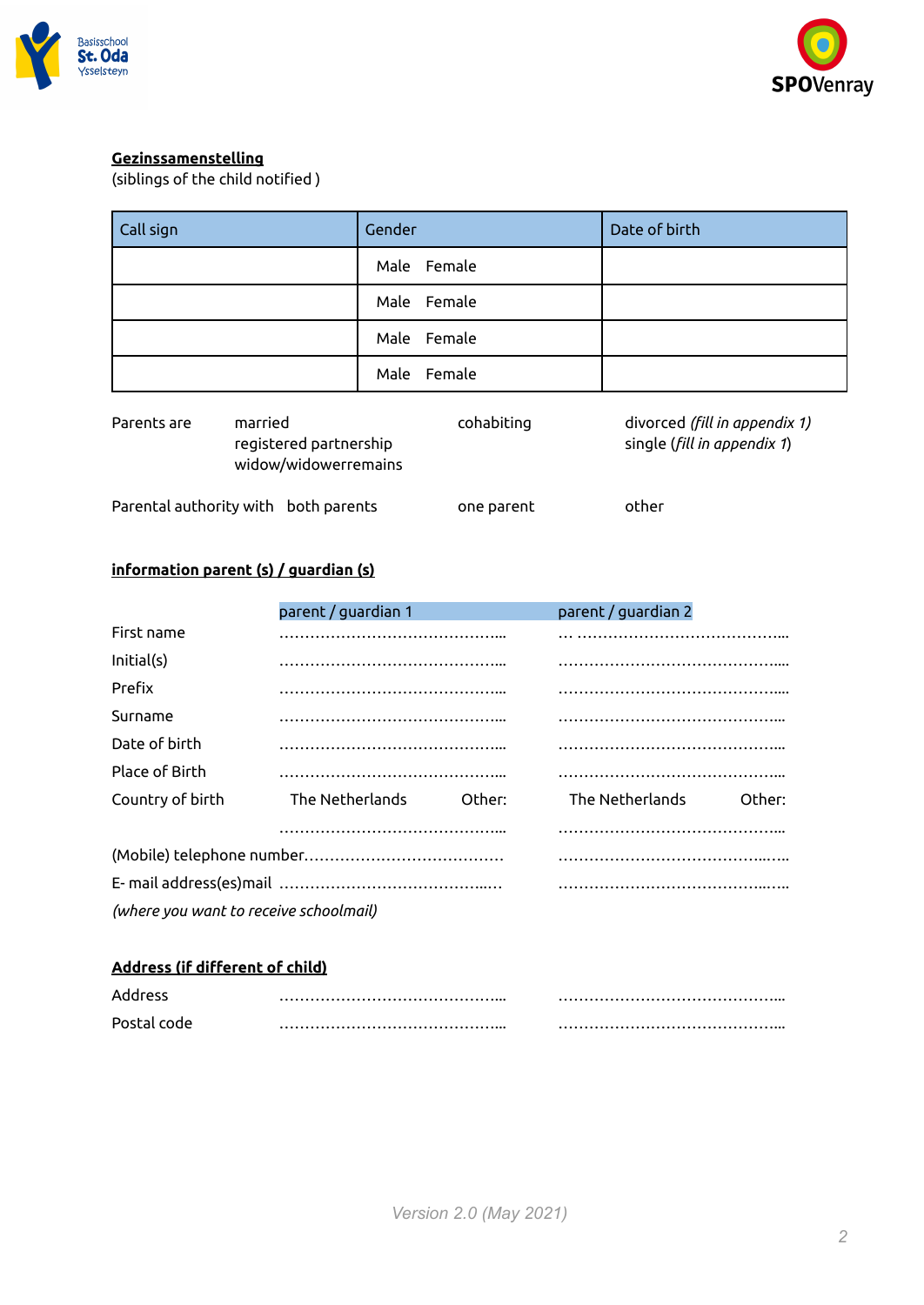



#### **Extra support**

Do you expect your child to need extra care/support in primary school in order to develop properly?

Yes No

As of 1 August 2014, the Appropriate Education Act came into effect. This means, among other things, that parents register their child at the primary school of their choice and that that school automatically receives the duty of care. Registration of a student is always done in writing with this registration form from the school.

The primary school will then investigate whether they can supervise the child (can be placed) or whether they need extra support for this. To do this, they must have sufficient insight into the support needs of the child.

At least 10 weeks before the child's fourth birthday, the primary school will process the pre-proposal to see if it can supervise the child. The school has 6 weeks to do this. If it has not yet become clear in those 6 weeks, this term can be extended by 4 weeks.

In order to properly investigate whether a child can be placed, the school needs information about the child. This information comes from:

The application form completed by the parents/guardians (part 2 intake forms)

- Any pre-school facility (playgroup and/or childcare)

‐ If necessary, information from the Municipal Health Service or research data from other authorities involved.

For most applications, the information will from the pre-school facility and the parents are sufficient. For this group of children, the decision to place can be made quickly.

If it turns out that a child needs more support than what the school can normally offer, the primary school will contact the parents/guardians. In a meeting, we look together at how a form of Appropriate Education can be offered at the chosen primary school or elsewhere. If a child cannot receive sufficient support at a regular primary school, there are options for placement in special primary schools.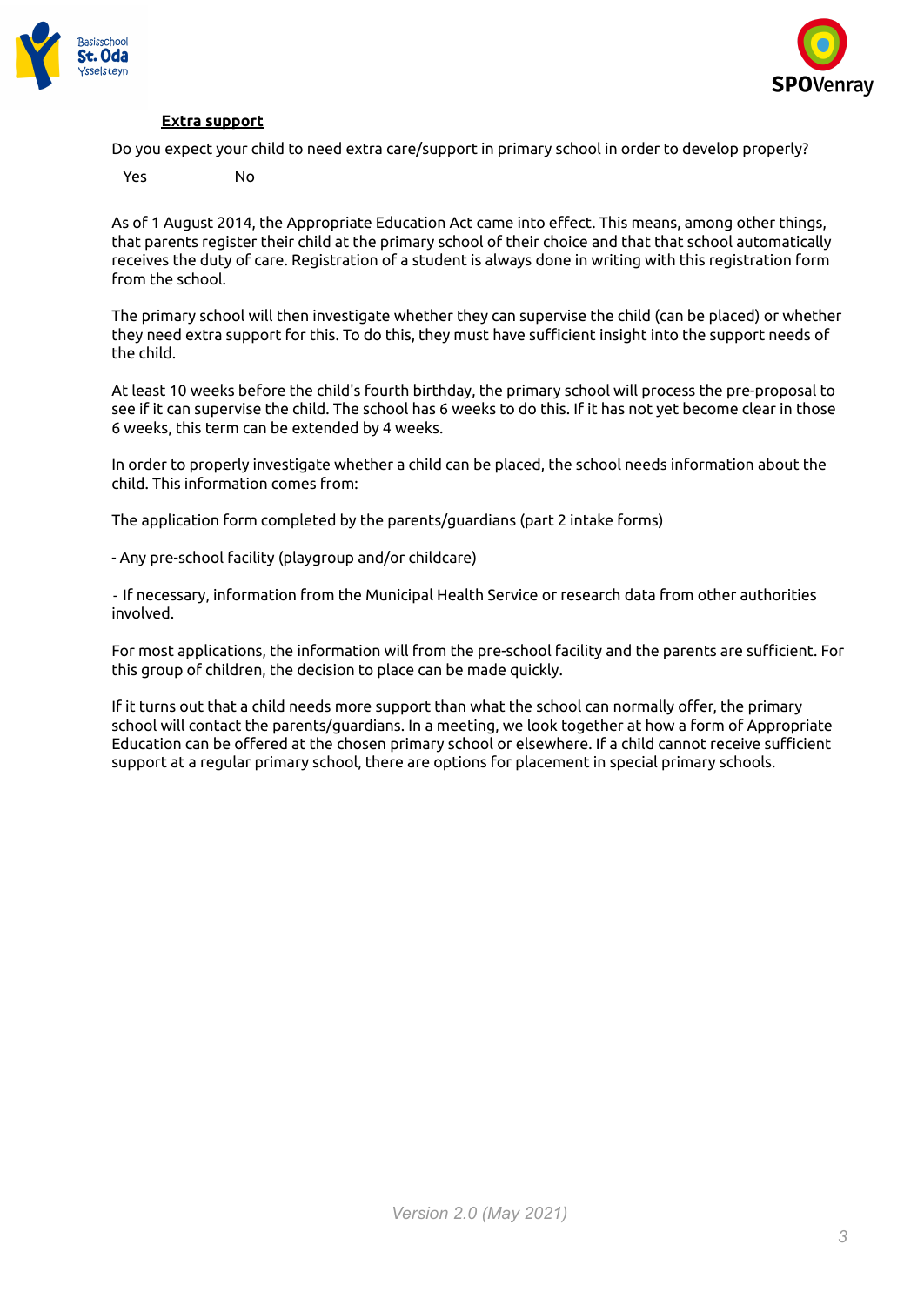



# **Application form**

*substantive data*

#### **Medical**

| General Practitioner/practice |    |  |  |
|-------------------------------|----|--|--|
|                               |    |  |  |
| ves                           | no |  |  |
| ves                           | no |  |  |
|                               |    |  |  |

#### **Is your child known to**

| medical specialists, namely:       | Yes | No | No longer |
|------------------------------------|-----|----|-----------|
| Psychologist                       | Yes | No | No longer |
| Speech therapist                   | Yes | No | No more   |
| Motor therapy (physio, cesar, etc) | Yes | No | No more   |
| Family-support nl: oriented        | Yes | No | No more   |
| Other en:                          | Yes | No | No longer |

#### **Developmental course of the child**

Please indicate for each of the aspects of the development of the child mentioned below whether there are, or have been, details that may be important for the guidance at school.

| Play (including concentration/independence)                                | ves        | no |
|----------------------------------------------------------------------------|------------|----|
| Language development (including vocabulary and moments of starting to talk | <b>ves</b> | no |
| Behavior (including overactive, withdrawn, problem behavior)               | ves        | no |
| Physical development (including vision, hearing, speech, motor skills)     | ves        | no |
| Contact with others                                                        | ves        | no |
|                                                                            |            |    |

**Other remarks / details**

#### **Additional information for children from a non-Dutch nationality/non-Dutch speaking parent(s)**

| Do you have a refugee status?                      | Yes | No              |  |
|----------------------------------------------------|-----|-----------------|--|
| The child has been living in the Netherlands since |     |                 |  |
| The child speaks the Dutch language                |     | Good Little Not |  |
| Parent/caregiver speaks the Dutch language         |     | Good Little Not |  |
| What other languages does your child speak?        |     |                 |  |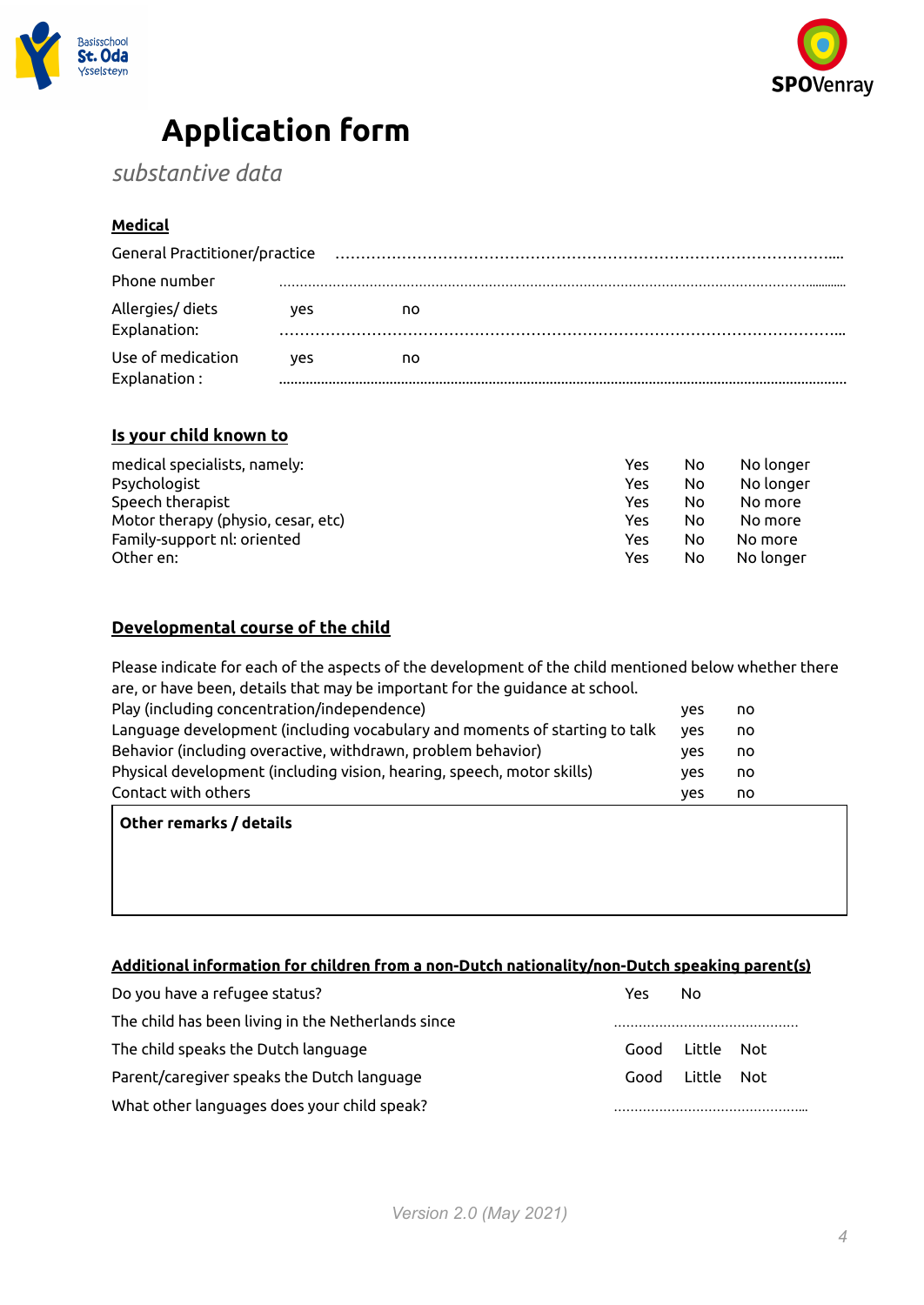



## **Additional questions**

undersigned declares:

| For the transition of your child from daycare/playgroup or<br>other primary school to our primary school, transfer forms have been<br>completed and discussed with you. you agree that the<br>primary school receives these forms and - if necessary - contacts<br>the teachers?                                                                     |            |            | No |
|------------------------------------------------------------------------------------------------------------------------------------------------------------------------------------------------------------------------------------------------------------------------------------------------------------------------------------------------------|------------|------------|----|
| Sometimes video recordings are made in your child's group, so that<br>teacher at a professional level can be evaluated by the<br>internal supervisor or management together with the teacher. These images are<br>for internal use and will be destroyed afterwards. Do you agree that<br>your child (coincidentally) appears in these video images. |            | Yes        | No |
| Exchanging important information with a speech therapist, youth doctor, or<br>other authorities.                                                                                                                                                                                                                                                     |            | <b>Yes</b> | No |
| Consent to exchange contact details with the parent association.                                                                                                                                                                                                                                                                                     |            |            | No |
| <b>Comments:</b>                                                                                                                                                                                                                                                                                                                                     |            |            |    |
| undersigned declares to have completed truthfully:                                                                                                                                                                                                                                                                                                   |            |            |    |
| Date:                                                                                                                                                                                                                                                                                                                                                | Date:      |            |    |
|                                                                                                                                                                                                                                                                                                                                                      |            |            |    |
| Name of parent/ caregiver 1:<br>Name of parent/guardian 2:                                                                                                                                                                                                                                                                                           |            |            |    |
|                                                                                                                                                                                                                                                                                                                                                      |            |            |    |
| Signature:                                                                                                                                                                                                                                                                                                                                           | Signature: |            |    |
|                                                                                                                                                                                                                                                                                                                                                      |            |            |    |

# **Thank you for filling in the form.**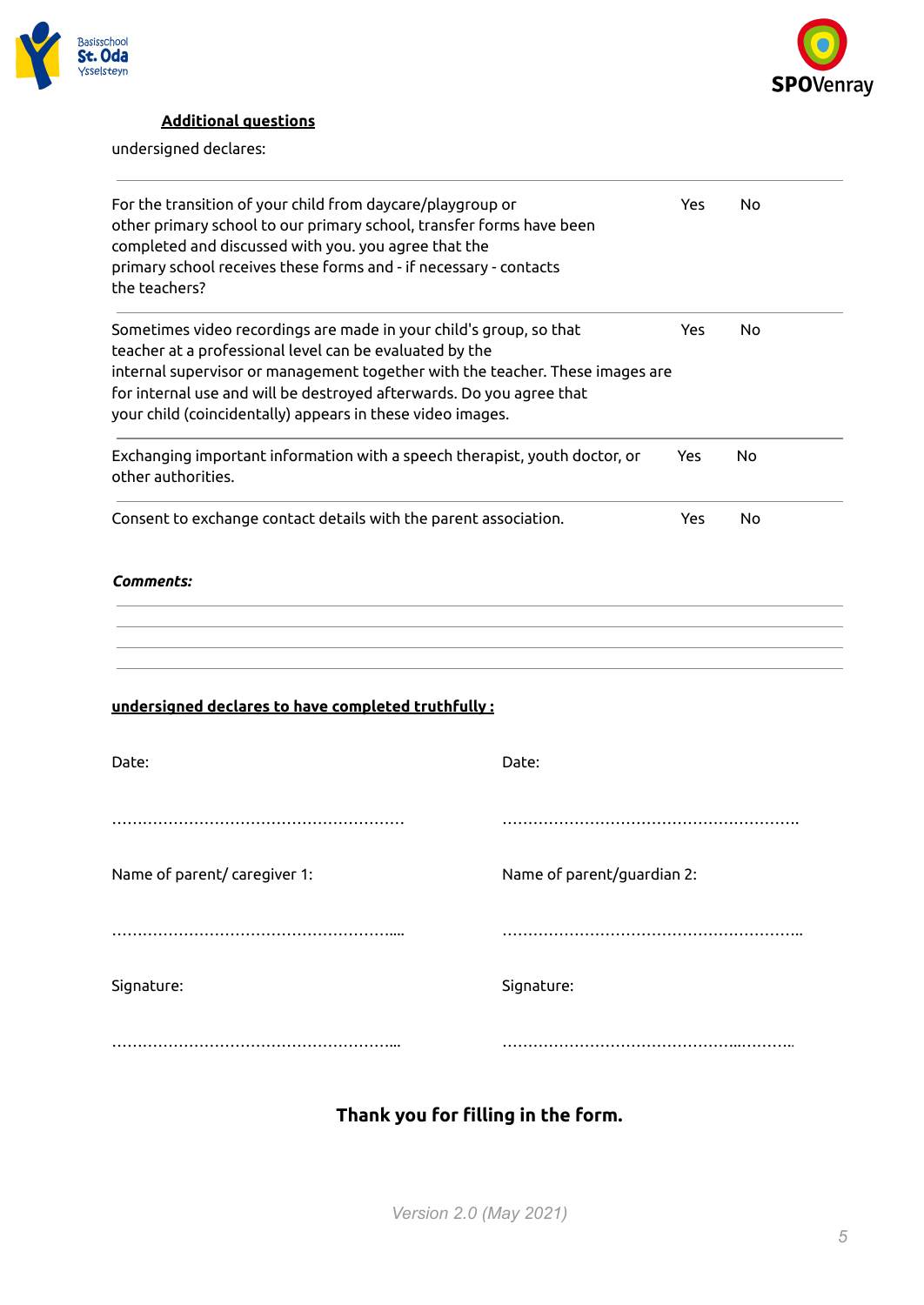



# Appendix 1

# Questionnaire regarding parental authority in the event of divorce and/or joint custody.

## **Complete only if applicable.**

The custody situation over our child/children is arranged as follows:

Both parents have joint custody One parent has the authority, namely …………………………………………….……………………………………….... *You must submit this proof in writing with the submit registration.* A family guardian is involved in raising the family. If yes, name and address ………………………………………………………………………………………………………………………………………………………..

……………………………………………………………………………… …………………………………………………………………….....

An institution has guardianship. If yes, name and address

The Court can determine (the parents can also determine this among themselves) with which of the parents 'the habitual residence' of the child is.

The habitual residence at the address where the child is registered according to the municipal personal records database. The habitual residence of the child/children according to the municipal personal records database is at:

…………………………………………………… …………………………………………………………………………………………………...

A care or visitation arrangement between the child and 'the other parent' can be arranged after mutual consultation of the parents . The arrangement is usually laid down in a parenting plan. In other cases, the court determines the care or visitation arrangements. Sometimes the judge denies one of the parents the right to visit.

| Is there a care or visitation arrangement for the children/child with the parent with whom they do not |  |
|--------------------------------------------------------------------------------------------------------|--|
| live according to the municipal personal records database?                                             |  |
| Yes<br>No.                                                                                             |  |
| If yes, the care or arrangement is:                                                                    |  |
| Determined by the court                                                                                |  |
| Mutually agreed                                                                                        |  |
|                                                                                                        |  |
|                                                                                                        |  |